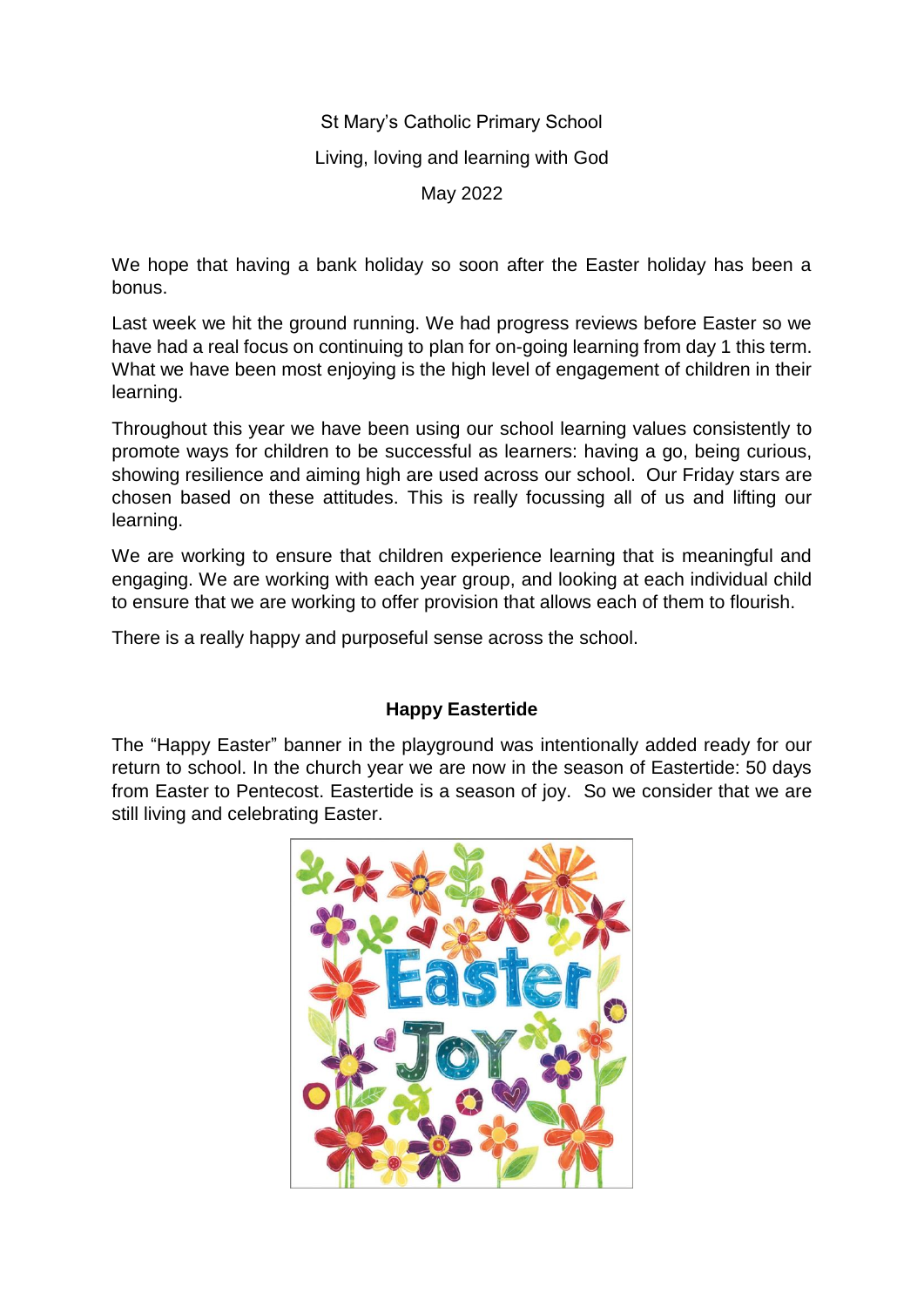In school we are doing all we can to remind children of the positives: the sunshine, being able to play on the field.

In this we have so far steered away from the issue of war. We have talked together about how we deal with the Ukraine situation and continue to have an instinct that not raising this is sensible. It does mean that we have not held any activities to raise funds. Going forwards we are looking at ways that we can share with you some possible ways to support the challenges in Ukraine so that you can take action should you wish to.

# **Covid Regulations**

Basically there are no longer any Covid restrictions in schools. School staff and pupils are not required to test. If for any reason a child is unwell and parents judge that they are too unwell to come to school then they stay at home until they are well.

We appreciate that some of our families with adults working in other professional groups may still be required to test and that for all of us this new phase is something we need to adjust to. Thankfully it does seem as though Covid has gone very quiet in our school so we sincerely hope that it continues like this and we really can properly move forwards.

## **National formal assessments.**

For the last two school years national tests were suspended. This year the following national tests will be accessed by children at St Mary's:

Year 1 phonics

Year 2 reading, writing and maths SATS

Year 4 times tables tests

Year 6 reading, maths and spelling, punctuation and grammar tests.

Year 1, 2 and 4 will take these as part of their normal class learning. They will not feel like a test in any formal sense.

Year 6 will have timetabled formal testing during the week beginning Monday 9<sup>th</sup> May. Year 6 parents have had direct communication on this from the office.

Testing at St Mary's is seen within the normal range of activities that children experience in order to show their learning. Children are supported to develop the skills to approach testing positively. Children continue to look at their own learning and seek ways to develop this without comparing with others. At all times we work to support, recognise and celebrate success and to identify ways to move learning on. Through this we find that children are generally positive and supportive of each other and develop confidence in their own learning.

#### **Wrist watch devices**

We have had a small number of children arriving in school with wrist watches that have additional functions including be able to receive and sent texts as well as take